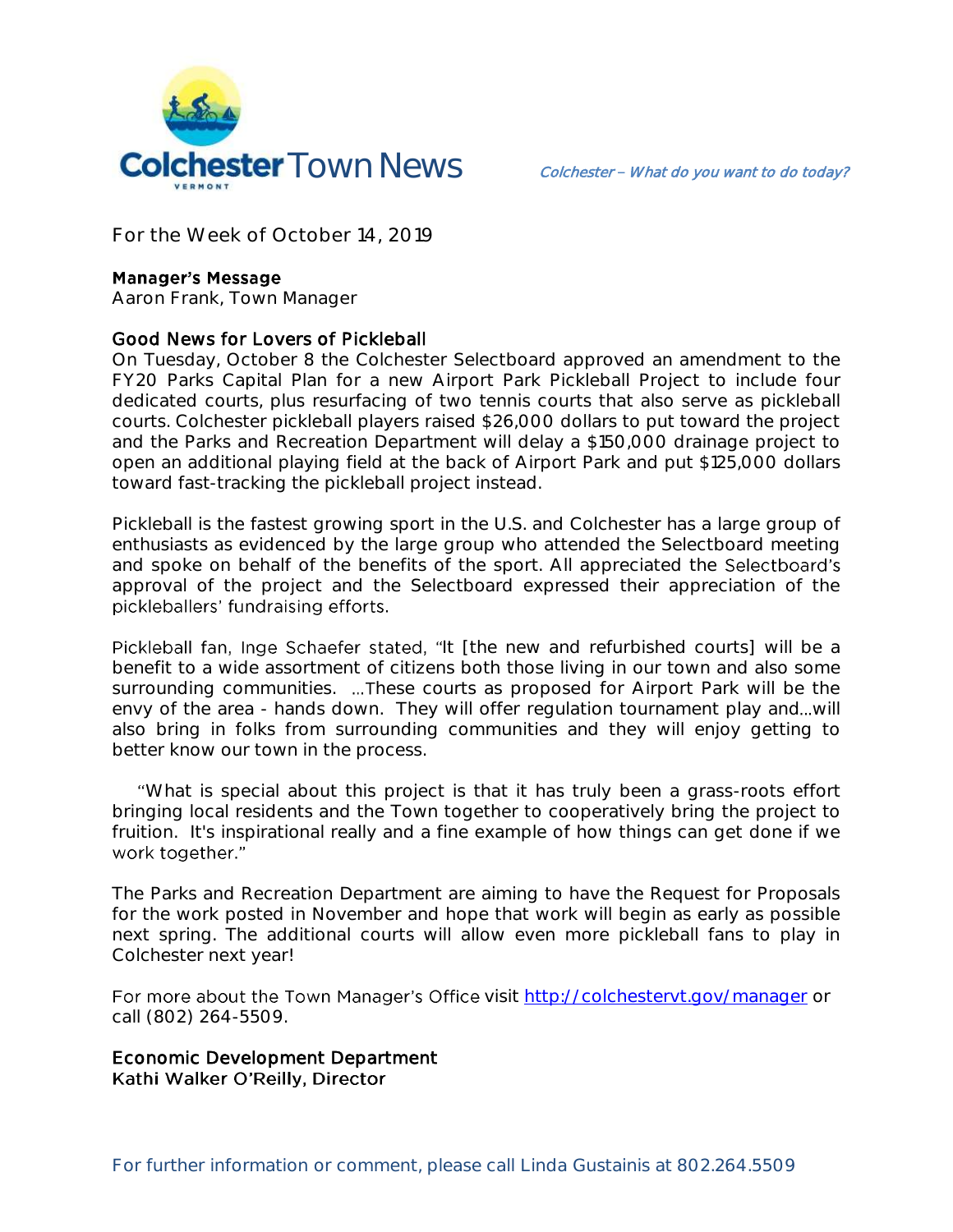

- Met with a local developer on available space and future plans for expansion and redevelopment.
- Working with Colchester company looking to expand in our community and reviewing possible locations that would meet their needs.
- Ongoing with an existing business looking to purchase another property in town. We were able to secure additional Brownfields funding for Phase II Supplemental assessment that will assist with determining the course of clean up in the future.
- **VTrans has launched their outreach for the Exit 16 DDI. I have been working** closely with them to make sure Colchester residents and businesses are aware of the project, proposed timeline, and general questions are answered. In that regard, I attended the two presentations to at the Town Offices and assisted with the coordination of the events. They will be hosting more meetings with Colchester businesses and residents.
- Assisting local food manufacturer who wants to diversify and coordinating resources that are free of charge.
- " Met with building owner regarding tenant's future needs and how to alleviate restraints on the site.
- On SSTA's succession committee and involved in hiring of a new Executive Director.
- Met with another local food manufacturer who is considering an expansion and reviewing possible locations in our community.

For more visit [http://www.colchestervt.gov/e](http://www.colchestervt.gov/)condev or call (802) 264-5508.

## Planning and Zoning Department Sarah Hadd, Director

The Planning Commission continues to work on the Malletts Bay Initiative Wastewater Solutions and is working on a report to the Selectboard summarizing its findings. A formal report out is anticipated at a November meeting of the Commission. The next Commission meeting will be October 15th at 7PM at 781 Blakely Road for continued work on this report.

For more information see tinyurl.com/ColchesterMBI

## The Development Review Board met on October 9th and approved:

1. The preliminary plat application of Ireland Industries to subdivide a 33.7 acre parcel into 37 lots in size from .13 acres to 8.86 acres to be comprised of mixed uses to include office commercial space, restaurant space, daycare space, retail space and residential units to be served by public streets at 242 Severance Rd., tax map 4, parcel 30-1.

The Board also approved the following applications: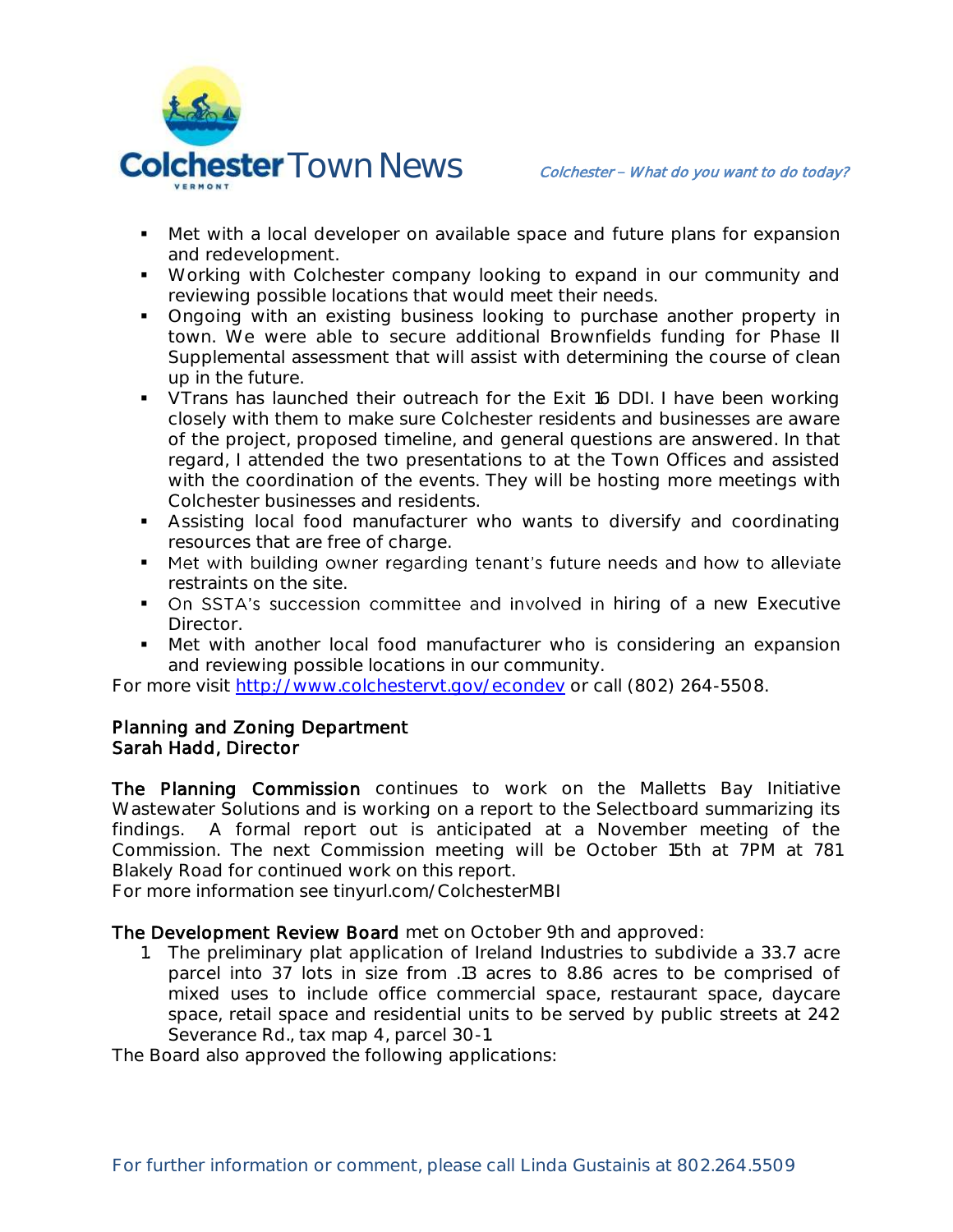

- 1. Final plat application of Carl Lankin for one additional lot for a single family residence at 362 Middle Road and Village Drive, tax map 11, parcel 36 and tax map 25, parcels 22 and 23
- 2. Site plan application of Handy Investment Group and Lazure Enterprise LLC to establish a deli in an existing retail business at 25 Raymond Road, tax map 16, parcel 8.

The Board also considered the sketch plan applications of:

- 1. Steven Stizel, Pati Page, and Winooski Valley Park District for a four lot subdivision at 1980 East Road and 0 Curve Hill Road, tax map 12, parcel 29 and tax map 9, parcel 26
- 2. Katrina Fitzgerald and Ryan Gardner for a four lot subdivision at 340 Watkins Road, tax map 14, parcel 20-4.

For more visit<http://colchestervt.gov/planningz> or call (802) 264-5600.

# Department of Public Works Bryan Osborne, Director

- We are continuing to advance the design for the reconstruction of the Prim and West Lakeshore Drive Intersection project.
- Discussions with the CCRPC and VTrans are continuing to advance the design of a roundabout at the Bayside intersection.
- We are continuing the design for stormwater improvements in Shore Acres and the surrounding area to improve water quality in Malletts Bay.
- Work is continuing on the development of a phosphorus control plan to improve water quality in Malletts Bay.
- We are continuing to advance 30% engineering for the replacement of culverts beneath Lower Mt. View Drive.
- Winter preparations are underway including street sweeping, gravel road grading, marking of key drainage structure and preparing snow and ice removal equipment.

For more visit<http://colchestervt.gov/publicworks> or call (802) 264-5620.

## **Upcoming Town Meetings:**

- **Planning Commission:** 1st & 3rd Tuesdays of the month, 7:00 PM. Next meeting: 10/15
- **Development Review Board:** 2nd Wednesday of the month, 7:00 PM. November meeting: 11/13
- **Recreation Advisory Board:** 2nd Wednesday of the month, 7:00 AM, Champlain Room, 2nd floor. November meeting: 11/13
- **Conservation Commission:** 3rd Monday of the month, 7:00 PM, at the Bayside Activity Center or per agenda. October meeting: 10/21
- **Selectboard:** 2nd & 4th Tuesday of the month, 6:30pm. Next October meeting: 10/22